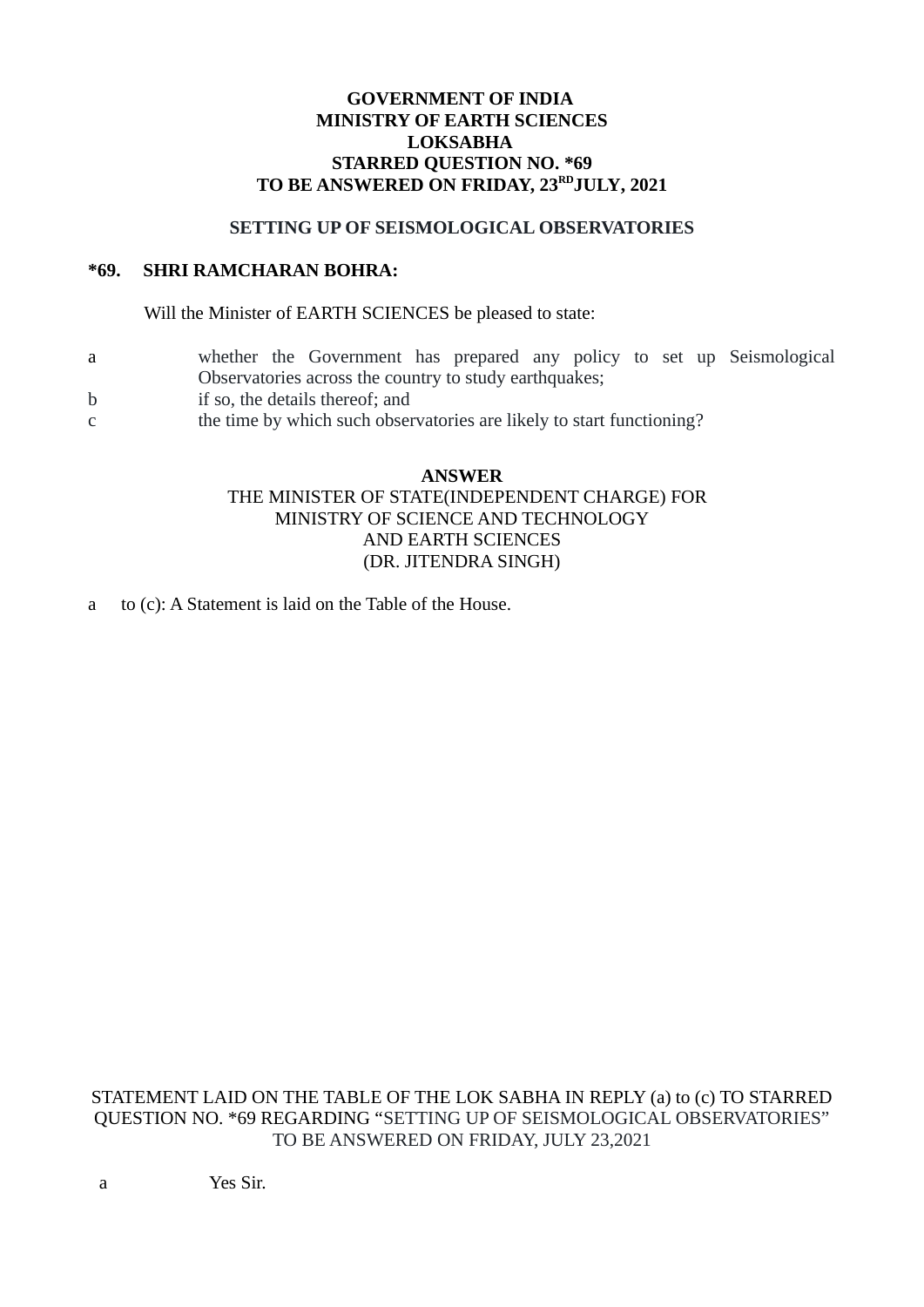b National Centre for Seismology under Ministry of Earth Sciences, is the nodal agency of Government of India (GoI), for monitoring and to study earthquakesin and around the country. For this purpose, NCS maintains a National Seismological Network (NSN) consisting of 115 observatories spread across the country.The network is capable of recording any event of M:2.5 and above in and around Delhi, M:3.0 and above for NE region, M:3.5 and above in Peninsular and extrapeninsular region, M:4.0 and above in Andaman region, and M:4.5 and above in border regions. In order to spatially densify the gap areas and to improve the magnitude detection threshold down to 3.0 in the country, 35 new stations have been planned in the country and the installation is already in progress. It is also planned to strengthen the NSN further by adding 100 seismic stations in the next 5 years to increase the detection capability of earthquake up to M:2.5 throughout the country.

c All the 35 new stations shall be commissioned and will start functioning by December 2021. Thus, the strength of National Seismological Network (NSN) will increase to 150 by December 2021.Subsequently, additional 100 new stations will be installed by March 2026.